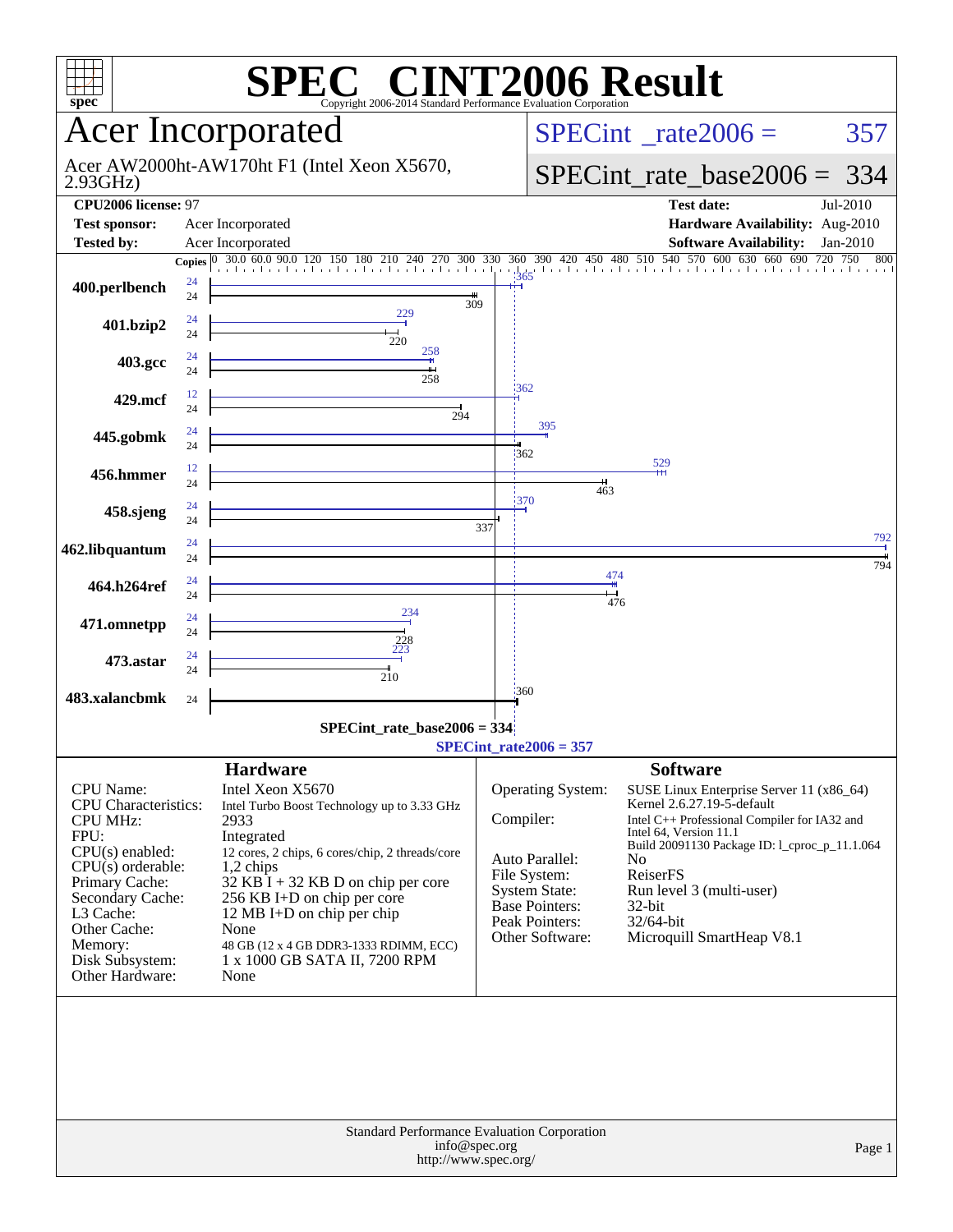

# Acer Incorporated

2.93GHz) Acer AW2000ht-AW170ht F1 (Intel Xeon X5670, SPECint rate $2006 = 357$ 

### [SPECint\\_rate\\_base2006 =](http://www.spec.org/auto/cpu2006/Docs/result-fields.html#SPECintratebase2006) 334

**[CPU2006 license:](http://www.spec.org/auto/cpu2006/Docs/result-fields.html#CPU2006license)** 97 **[Test date:](http://www.spec.org/auto/cpu2006/Docs/result-fields.html#Testdate)** Jul-2010 **[Test sponsor:](http://www.spec.org/auto/cpu2006/Docs/result-fields.html#Testsponsor)** Acer Incorporated **[Hardware Availability:](http://www.spec.org/auto/cpu2006/Docs/result-fields.html#HardwareAvailability)** Aug-2010 **[Tested by:](http://www.spec.org/auto/cpu2006/Docs/result-fields.html#Testedby)** Acer Incorporated **[Software Availability:](http://www.spec.org/auto/cpu2006/Docs/result-fields.html#SoftwareAvailability)** Jan-2010

#### **[Results Table](http://www.spec.org/auto/cpu2006/Docs/result-fields.html#ResultsTable)**

|                    | <b>Base</b>   |                |       |                                                                                                          |       |                |            | <b>Peak</b>   |                |              |                |              |                |              |
|--------------------|---------------|----------------|-------|----------------------------------------------------------------------------------------------------------|-------|----------------|------------|---------------|----------------|--------------|----------------|--------------|----------------|--------------|
| <b>Benchmark</b>   | <b>Copies</b> | <b>Seconds</b> | Ratio | <b>Seconds</b>                                                                                           | Ratio | <b>Seconds</b> | Ratio      | <b>Copies</b> | <b>Seconds</b> | <b>Ratio</b> | <b>Seconds</b> | <b>Ratio</b> | <b>Seconds</b> | <b>Ratio</b> |
| 400.perlbench      | 24            | 763            | 307   | 758                                                                                                      | 309   | 752            | 312        | 24            | 667            | 351          | 643            | 365          | 643            | 365          |
| 401.bzip2          | 24            | 1126           | 206   | 1052                                                                                                     | 220   | 1052           | <b>220</b> | 24            | 1014           | 229          | 1009           | 229          | 1015           | 228          |
| $403.\mathrm{gcc}$ | 24            | 732            | 264   | 754                                                                                                      | 256   | 748            | 258        | 24            | 739            | 261          | 751            | 257          | 748            | 258          |
| $429$ .mcf         | 24            | 747            | 293   | 745                                                                                                      | 294   | 746            | 294        | 12            | 303            | 362          | 302            | 362          | 303            | 361          |
| $445$ .gobmk       | 24            | 695            | 362   | 693                                                                                                      | 363   | 698            | 361        | 24            | 637            | 395          | 641            | 393          | 637            | 395          |
| 456.hmmer          | 24            | 487            | 459   | 484                                                                                                      | 463   | 482            | 464        | 12            | 212            | 529          | 214            | 524          | 210            | 534          |
| $458$ .sjeng       | 24            | 861            | 337   | 861                                                                                                      | 337   | 860            | 338        | 24            | 787            | 369          | 784            | 370          | 786            | 370          |
| 462.libquantum     | 24            | 628            | 791   | 627                                                                                                      | 794   | 626            | <b>794</b> | 24            | 628            | 791          | 628            | 792          | 628            | 792          |
| 464.h264ref        | 24            | 1113           | 477   | 1115                                                                                                     | 476   | 1144           | 464        | 24            | 1120           | 474          | 1115           | 476          | 1127           | 471          |
| 471.omnetpp        | 24            | 659            | 228   | 659                                                                                                      | 227   | 659            | 228        | 24            | 640            | 234          | 640            | 234          | 640            | 235          |
| $473$ . astar      | 24            | 801            | 210   | 802                                                                                                      | 210   | 809            | <b>208</b> | 24            | 754            | 223          | 755            | 223          | 754            | 224          |
| 483.xalancbmk      | 24            | 460            | 360   | 461                                                                                                      | 359   | 461            | <b>360</b> | 24            | 460            | 360          | 461            | 359          | 461            | <b>360</b>   |
|                    |               |                |       | Results appear in the order in which they were run. Bold underlined text indicates a median measurement. |       |                |            |               |                |              |                |              |                |              |

#### **[Submit Notes](http://www.spec.org/auto/cpu2006/Docs/result-fields.html#SubmitNotes)**

The config file option 'submit' was used. numactl was used to bind copies to the cores

#### **[Operating System Notes](http://www.spec.org/auto/cpu2006/Docs/result-fields.html#OperatingSystemNotes)**

'ulimit -s unlimited' was used to set the stack size to unlimited prior to run

#### **[General Notes](http://www.spec.org/auto/cpu2006/Docs/result-fields.html#GeneralNotes)**

Binaries were compiled on SLES 10 with Binutils 2.18.50.0.7.20080502

 The Acer AW2000h-AW170h F1, Gateway GW2000h-GW170h F1, Acer AW2000ht-AW170ht F1 and Gateway GW2000ht-GW170ht F1 are electronically equivalent. This result was measured on Gateway GW2000ht-GW170ht F1.

## **[Base Compiler Invocation](http://www.spec.org/auto/cpu2006/Docs/result-fields.html#BaseCompilerInvocation)**

[C benchmarks](http://www.spec.org/auto/cpu2006/Docs/result-fields.html#Cbenchmarks): [icc -m32](http://www.spec.org/cpu2006/results/res2010q3/cpu2006-20100802-12827.flags.html#user_CCbase_intel_icc_32bit_5ff4a39e364c98233615fdd38438c6f2)

[C++ benchmarks:](http://www.spec.org/auto/cpu2006/Docs/result-fields.html#CXXbenchmarks) [icpc -m32](http://www.spec.org/cpu2006/results/res2010q3/cpu2006-20100802-12827.flags.html#user_CXXbase_intel_icpc_32bit_4e5a5ef1a53fd332b3c49e69c3330699)

> Standard Performance Evaluation Corporation [info@spec.org](mailto:info@spec.org) <http://www.spec.org/>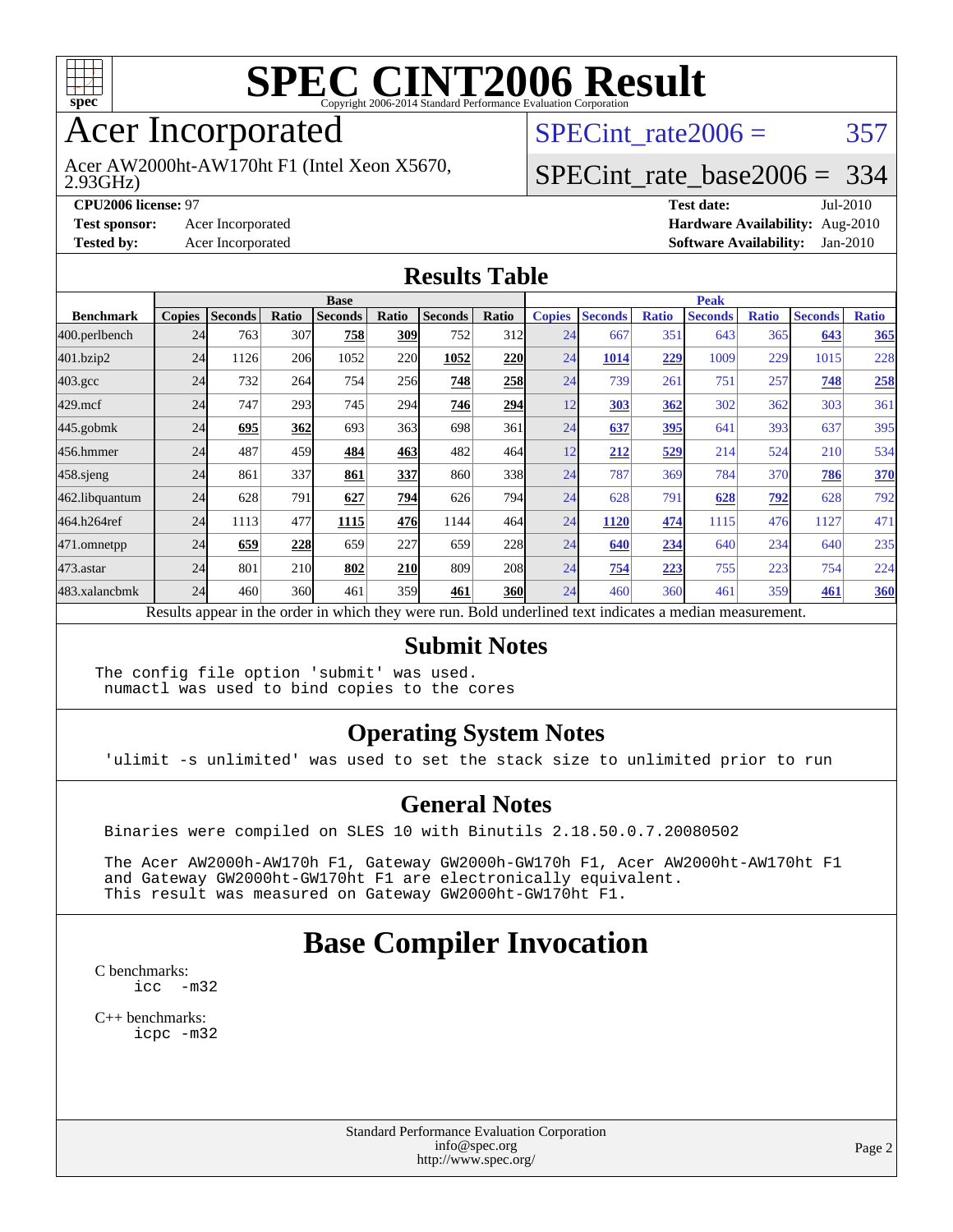

# Acer Incorporated

2.93GHz) Acer AW2000ht-AW170ht F1 (Intel Xeon X5670, SPECint rate $2006 = 357$ 

[SPECint\\_rate\\_base2006 =](http://www.spec.org/auto/cpu2006/Docs/result-fields.html#SPECintratebase2006) 334

**[CPU2006 license:](http://www.spec.org/auto/cpu2006/Docs/result-fields.html#CPU2006license)** 97 **[Test date:](http://www.spec.org/auto/cpu2006/Docs/result-fields.html#Testdate)** Jul-2010 **[Test sponsor:](http://www.spec.org/auto/cpu2006/Docs/result-fields.html#Testsponsor)** Acer Incorporated **[Hardware Availability:](http://www.spec.org/auto/cpu2006/Docs/result-fields.html#HardwareAvailability)** Aug-2010 **[Tested by:](http://www.spec.org/auto/cpu2006/Docs/result-fields.html#Testedby)** Acer Incorporated **[Software Availability:](http://www.spec.org/auto/cpu2006/Docs/result-fields.html#SoftwareAvailability)** Jan-2010

### **[Base Portability Flags](http://www.spec.org/auto/cpu2006/Docs/result-fields.html#BasePortabilityFlags)**

 400.perlbench: [-DSPEC\\_CPU\\_LINUX\\_IA32](http://www.spec.org/cpu2006/results/res2010q3/cpu2006-20100802-12827.flags.html#b400.perlbench_baseCPORTABILITY_DSPEC_CPU_LINUX_IA32) 462.libquantum: [-DSPEC\\_CPU\\_LINUX](http://www.spec.org/cpu2006/results/res2010q3/cpu2006-20100802-12827.flags.html#b462.libquantum_baseCPORTABILITY_DSPEC_CPU_LINUX) 483.xalancbmk: [-DSPEC\\_CPU\\_LINUX](http://www.spec.org/cpu2006/results/res2010q3/cpu2006-20100802-12827.flags.html#b483.xalancbmk_baseCXXPORTABILITY_DSPEC_CPU_LINUX)

**[Base Optimization Flags](http://www.spec.org/auto/cpu2006/Docs/result-fields.html#BaseOptimizationFlags)**

[C benchmarks](http://www.spec.org/auto/cpu2006/Docs/result-fields.html#Cbenchmarks):

[-xSSE4.2](http://www.spec.org/cpu2006/results/res2010q3/cpu2006-20100802-12827.flags.html#user_CCbase_f-xSSE42_f91528193cf0b216347adb8b939d4107) [-ipo](http://www.spec.org/cpu2006/results/res2010q3/cpu2006-20100802-12827.flags.html#user_CCbase_f-ipo) [-O3](http://www.spec.org/cpu2006/results/res2010q3/cpu2006-20100802-12827.flags.html#user_CCbase_f-O3) [-no-prec-div](http://www.spec.org/cpu2006/results/res2010q3/cpu2006-20100802-12827.flags.html#user_CCbase_f-no-prec-div) [-static](http://www.spec.org/cpu2006/results/res2010q3/cpu2006-20100802-12827.flags.html#user_CCbase_f-static) [-opt-prefetch](http://www.spec.org/cpu2006/results/res2010q3/cpu2006-20100802-12827.flags.html#user_CCbase_f-opt-prefetch)

[C++ benchmarks:](http://www.spec.org/auto/cpu2006/Docs/result-fields.html#CXXbenchmarks)

[-xSSE4.2](http://www.spec.org/cpu2006/results/res2010q3/cpu2006-20100802-12827.flags.html#user_CXXbase_f-xSSE42_f91528193cf0b216347adb8b939d4107) [-ipo](http://www.spec.org/cpu2006/results/res2010q3/cpu2006-20100802-12827.flags.html#user_CXXbase_f-ipo) [-O3](http://www.spec.org/cpu2006/results/res2010q3/cpu2006-20100802-12827.flags.html#user_CXXbase_f-O3) [-no-prec-div](http://www.spec.org/cpu2006/results/res2010q3/cpu2006-20100802-12827.flags.html#user_CXXbase_f-no-prec-div) [-opt-prefetch](http://www.spec.org/cpu2006/results/res2010q3/cpu2006-20100802-12827.flags.html#user_CXXbase_f-opt-prefetch) [-Wl,-z,muldefs](http://www.spec.org/cpu2006/results/res2010q3/cpu2006-20100802-12827.flags.html#user_CXXbase_link_force_multiple1_74079c344b956b9658436fd1b6dd3a8a) [-L/home/cmplr/usr3/alrahate/cpu2006.1.1.ic11.1/libic11.1-32bit -lsmartheap](http://www.spec.org/cpu2006/results/res2010q3/cpu2006-20100802-12827.flags.html#user_CXXbase_SmartHeap_d86dffe4a79b79ef8890d5cce17030c3)

### **[Base Other Flags](http://www.spec.org/auto/cpu2006/Docs/result-fields.html#BaseOtherFlags)**

[C benchmarks](http://www.spec.org/auto/cpu2006/Docs/result-fields.html#Cbenchmarks):

403.gcc: [-Dalloca=\\_alloca](http://www.spec.org/cpu2006/results/res2010q3/cpu2006-20100802-12827.flags.html#b403.gcc_baseEXTRA_CFLAGS_Dalloca_be3056838c12de2578596ca5467af7f3)

### **[Peak Compiler Invocation](http://www.spec.org/auto/cpu2006/Docs/result-fields.html#PeakCompilerInvocation)**

[C benchmarks \(except as noted below\)](http://www.spec.org/auto/cpu2006/Docs/result-fields.html#Cbenchmarksexceptasnotedbelow):

[icc -m32](http://www.spec.org/cpu2006/results/res2010q3/cpu2006-20100802-12827.flags.html#user_CCpeak_intel_icc_32bit_5ff4a39e364c98233615fdd38438c6f2)

401.bzip2: [icc -m64](http://www.spec.org/cpu2006/results/res2010q3/cpu2006-20100802-12827.flags.html#user_peakCCLD401_bzip2_intel_icc_64bit_bda6cc9af1fdbb0edc3795bac97ada53)

456.hmmer: [icc -m64](http://www.spec.org/cpu2006/results/res2010q3/cpu2006-20100802-12827.flags.html#user_peakCCLD456_hmmer_intel_icc_64bit_bda6cc9af1fdbb0edc3795bac97ada53)

458.sjeng: [icc -m64](http://www.spec.org/cpu2006/results/res2010q3/cpu2006-20100802-12827.flags.html#user_peakCCLD458_sjeng_intel_icc_64bit_bda6cc9af1fdbb0edc3795bac97ada53)

462.libquantum: [icc -m64](http://www.spec.org/cpu2006/results/res2010q3/cpu2006-20100802-12827.flags.html#user_peakCCLD462_libquantum_intel_icc_64bit_bda6cc9af1fdbb0edc3795bac97ada53)

[C++ benchmarks \(except as noted below\):](http://www.spec.org/auto/cpu2006/Docs/result-fields.html#CXXbenchmarksexceptasnotedbelow) [icpc -m32](http://www.spec.org/cpu2006/results/res2010q3/cpu2006-20100802-12827.flags.html#user_CXXpeak_intel_icpc_32bit_4e5a5ef1a53fd332b3c49e69c3330699)

473.astar: [icpc -m64](http://www.spec.org/cpu2006/results/res2010q3/cpu2006-20100802-12827.flags.html#user_peakCXXLD473_astar_intel_icpc_64bit_fc66a5337ce925472a5c54ad6a0de310)

## **[Peak Portability Flags](http://www.spec.org/auto/cpu2006/Docs/result-fields.html#PeakPortabilityFlags)**

 400.perlbench: [-DSPEC\\_CPU\\_LINUX\\_IA32](http://www.spec.org/cpu2006/results/res2010q3/cpu2006-20100802-12827.flags.html#b400.perlbench_peakCPORTABILITY_DSPEC_CPU_LINUX_IA32) 401.bzip2: [-DSPEC\\_CPU\\_LP64](http://www.spec.org/cpu2006/results/res2010q3/cpu2006-20100802-12827.flags.html#suite_peakCPORTABILITY401_bzip2_DSPEC_CPU_LP64)

Continued on next page

Standard Performance Evaluation Corporation [info@spec.org](mailto:info@spec.org) <http://www.spec.org/>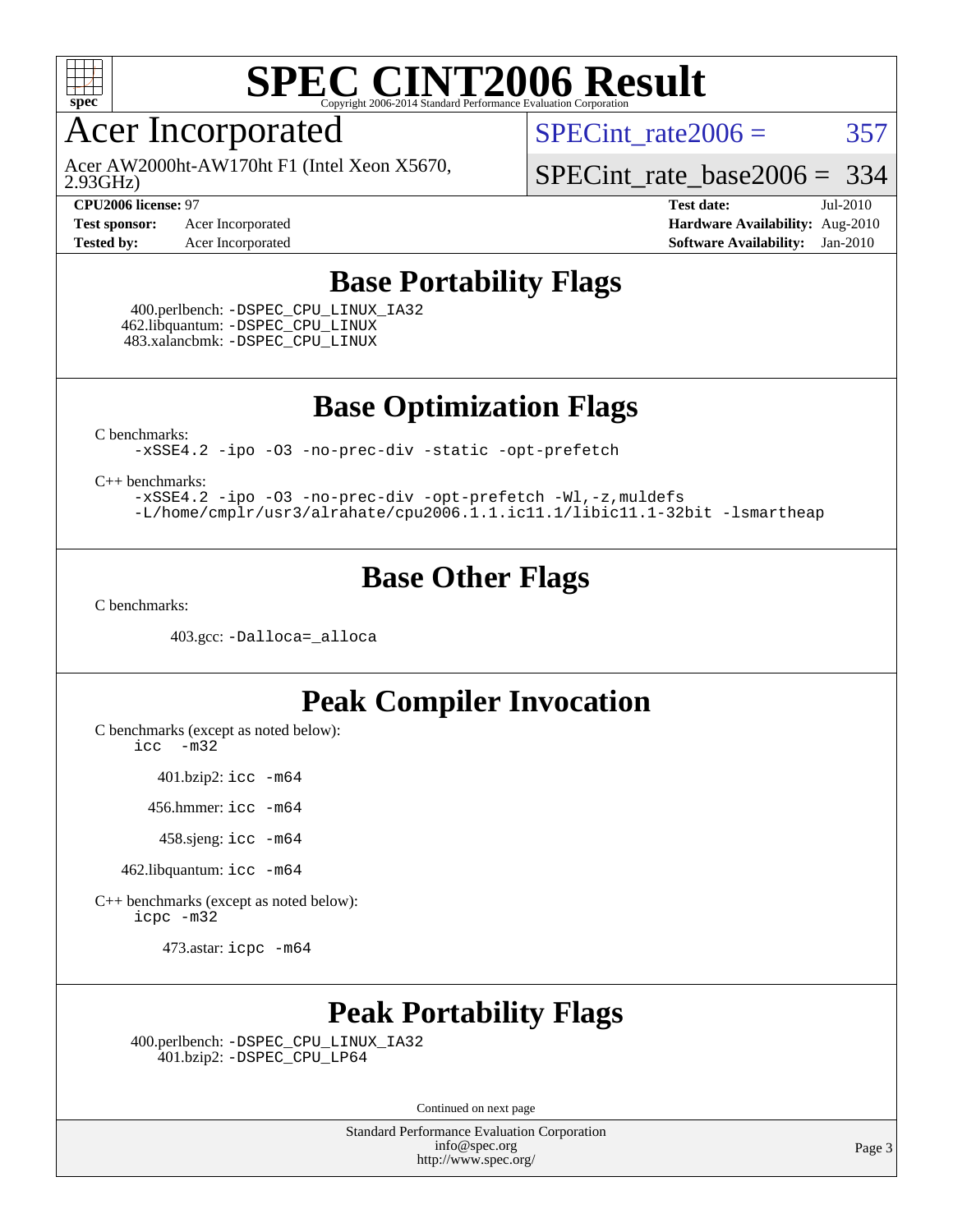

Acer Incorporated

2.93GHz) Acer AW2000ht-AW170ht F1 (Intel Xeon X5670, SPECint rate $2006 = 357$ 

[SPECint\\_rate\\_base2006 =](http://www.spec.org/auto/cpu2006/Docs/result-fields.html#SPECintratebase2006) 334

**[Test sponsor:](http://www.spec.org/auto/cpu2006/Docs/result-fields.html#Testsponsor)** Acer Incorporated **[Hardware Availability:](http://www.spec.org/auto/cpu2006/Docs/result-fields.html#HardwareAvailability)** Aug-2010

**[CPU2006 license:](http://www.spec.org/auto/cpu2006/Docs/result-fields.html#CPU2006license)** 97 **[Test date:](http://www.spec.org/auto/cpu2006/Docs/result-fields.html#Testdate)** Jul-2010 **[Tested by:](http://www.spec.org/auto/cpu2006/Docs/result-fields.html#Testedby)** Acer Incorporated **[Software Availability:](http://www.spec.org/auto/cpu2006/Docs/result-fields.html#SoftwareAvailability)** Jan-2010

# **[Peak Portability Flags \(Continued\)](http://www.spec.org/auto/cpu2006/Docs/result-fields.html#PeakPortabilityFlags)**

 456.hmmer: [-DSPEC\\_CPU\\_LP64](http://www.spec.org/cpu2006/results/res2010q3/cpu2006-20100802-12827.flags.html#suite_peakCPORTABILITY456_hmmer_DSPEC_CPU_LP64) 458.sjeng: [-DSPEC\\_CPU\\_LP64](http://www.spec.org/cpu2006/results/res2010q3/cpu2006-20100802-12827.flags.html#suite_peakCPORTABILITY458_sjeng_DSPEC_CPU_LP64) 462.libquantum: [-DSPEC\\_CPU\\_LP64](http://www.spec.org/cpu2006/results/res2010q3/cpu2006-20100802-12827.flags.html#suite_peakCPORTABILITY462_libquantum_DSPEC_CPU_LP64) [-DSPEC\\_CPU\\_LINUX](http://www.spec.org/cpu2006/results/res2010q3/cpu2006-20100802-12827.flags.html#b462.libquantum_peakCPORTABILITY_DSPEC_CPU_LINUX) 473.astar: [-DSPEC\\_CPU\\_LP64](http://www.spec.org/cpu2006/results/res2010q3/cpu2006-20100802-12827.flags.html#suite_peakCXXPORTABILITY473_astar_DSPEC_CPU_LP64) 483.xalancbmk: [-DSPEC\\_CPU\\_LINUX](http://www.spec.org/cpu2006/results/res2010q3/cpu2006-20100802-12827.flags.html#b483.xalancbmk_peakCXXPORTABILITY_DSPEC_CPU_LINUX)

# **[Peak Optimization Flags](http://www.spec.org/auto/cpu2006/Docs/result-fields.html#PeakOptimizationFlags)**

[C benchmarks](http://www.spec.org/auto/cpu2006/Docs/result-fields.html#Cbenchmarks):

Standard Performance Evaluation Corporation [info@spec.org](mailto:info@spec.org) <http://www.spec.org/> Page 4 400.perlbench: [-xSSE4.2](http://www.spec.org/cpu2006/results/res2010q3/cpu2006-20100802-12827.flags.html#user_peakPASS2_CFLAGSPASS2_LDCFLAGS400_perlbench_f-xSSE42_f91528193cf0b216347adb8b939d4107)(pass 2) [-prof-gen](http://www.spec.org/cpu2006/results/res2010q3/cpu2006-20100802-12827.flags.html#user_peakPASS1_CFLAGSPASS1_LDCFLAGS400_perlbench_prof_gen_e43856698f6ca7b7e442dfd80e94a8fc)(pass 1) [-ipo](http://www.spec.org/cpu2006/results/res2010q3/cpu2006-20100802-12827.flags.html#user_peakPASS2_CFLAGSPASS2_LDCFLAGS400_perlbench_f-ipo)(pass 2) [-O3](http://www.spec.org/cpu2006/results/res2010q3/cpu2006-20100802-12827.flags.html#user_peakPASS2_CFLAGSPASS2_LDCFLAGS400_perlbench_f-O3)(pass 2) [-no-prec-div](http://www.spec.org/cpu2006/results/res2010q3/cpu2006-20100802-12827.flags.html#user_peakPASS2_CFLAGSPASS2_LDCFLAGS400_perlbench_f-no-prec-div)(pass 2) [-static](http://www.spec.org/cpu2006/results/res2010q3/cpu2006-20100802-12827.flags.html#user_peakPASS2_CFLAGSPASS2_LDCFLAGS400_perlbench_f-static)(pass 2) [-prof-use](http://www.spec.org/cpu2006/results/res2010q3/cpu2006-20100802-12827.flags.html#user_peakPASS2_CFLAGSPASS2_LDCFLAGS400_perlbench_prof_use_bccf7792157ff70d64e32fe3e1250b55)(pass 2) [-ansi-alias](http://www.spec.org/cpu2006/results/res2010q3/cpu2006-20100802-12827.flags.html#user_peakCOPTIMIZE400_perlbench_f-ansi-alias) 401.bzip2: [-xSSE4.2](http://www.spec.org/cpu2006/results/res2010q3/cpu2006-20100802-12827.flags.html#user_peakPASS2_CFLAGSPASS2_LDCFLAGS401_bzip2_f-xSSE42_f91528193cf0b216347adb8b939d4107)(pass 2) [-prof-gen](http://www.spec.org/cpu2006/results/res2010q3/cpu2006-20100802-12827.flags.html#user_peakPASS1_CFLAGSPASS1_LDCFLAGS401_bzip2_prof_gen_e43856698f6ca7b7e442dfd80e94a8fc)(pass 1) [-ipo](http://www.spec.org/cpu2006/results/res2010q3/cpu2006-20100802-12827.flags.html#user_peakPASS2_CFLAGSPASS2_LDCFLAGS401_bzip2_f-ipo)(pass 2) [-O3](http://www.spec.org/cpu2006/results/res2010q3/cpu2006-20100802-12827.flags.html#user_peakPASS2_CFLAGSPASS2_LDCFLAGS401_bzip2_f-O3)(pass 2) [-no-prec-div](http://www.spec.org/cpu2006/results/res2010q3/cpu2006-20100802-12827.flags.html#user_peakPASS2_CFLAGSPASS2_LDCFLAGS401_bzip2_f-no-prec-div)(pass 2) [-static](http://www.spec.org/cpu2006/results/res2010q3/cpu2006-20100802-12827.flags.html#user_peakPASS2_CFLAGSPASS2_LDCFLAGS401_bzip2_f-static)(pass 2) [-prof-use](http://www.spec.org/cpu2006/results/res2010q3/cpu2006-20100802-12827.flags.html#user_peakPASS2_CFLAGSPASS2_LDCFLAGS401_bzip2_prof_use_bccf7792157ff70d64e32fe3e1250b55)(pass 2) [-opt-prefetch](http://www.spec.org/cpu2006/results/res2010q3/cpu2006-20100802-12827.flags.html#user_peakCOPTIMIZE401_bzip2_f-opt-prefetch) [-ansi-alias](http://www.spec.org/cpu2006/results/res2010q3/cpu2006-20100802-12827.flags.html#user_peakCOPTIMIZE401_bzip2_f-ansi-alias) [-auto-ilp32](http://www.spec.org/cpu2006/results/res2010q3/cpu2006-20100802-12827.flags.html#user_peakCOPTIMIZE401_bzip2_f-auto-ilp32) 403.gcc: [-xSSE4.2](http://www.spec.org/cpu2006/results/res2010q3/cpu2006-20100802-12827.flags.html#user_peakCOPTIMIZE403_gcc_f-xSSE42_f91528193cf0b216347adb8b939d4107) [-ipo](http://www.spec.org/cpu2006/results/res2010q3/cpu2006-20100802-12827.flags.html#user_peakCOPTIMIZE403_gcc_f-ipo) [-O3](http://www.spec.org/cpu2006/results/res2010q3/cpu2006-20100802-12827.flags.html#user_peakCOPTIMIZE403_gcc_f-O3) [-no-prec-div](http://www.spec.org/cpu2006/results/res2010q3/cpu2006-20100802-12827.flags.html#user_peakCOPTIMIZE403_gcc_f-no-prec-div) [-static](http://www.spec.org/cpu2006/results/res2010q3/cpu2006-20100802-12827.flags.html#user_peakCOPTIMIZE403_gcc_f-static) 429.mcf: [-xSSE4.2](http://www.spec.org/cpu2006/results/res2010q3/cpu2006-20100802-12827.flags.html#user_peakCOPTIMIZE429_mcf_f-xSSE42_f91528193cf0b216347adb8b939d4107) [-ipo](http://www.spec.org/cpu2006/results/res2010q3/cpu2006-20100802-12827.flags.html#user_peakCOPTIMIZE429_mcf_f-ipo) [-O3](http://www.spec.org/cpu2006/results/res2010q3/cpu2006-20100802-12827.flags.html#user_peakCOPTIMIZE429_mcf_f-O3) [-no-prec-div](http://www.spec.org/cpu2006/results/res2010q3/cpu2006-20100802-12827.flags.html#user_peakCOPTIMIZE429_mcf_f-no-prec-div) [-static](http://www.spec.org/cpu2006/results/res2010q3/cpu2006-20100802-12827.flags.html#user_peakCOPTIMIZE429_mcf_f-static) [-opt-prefetch](http://www.spec.org/cpu2006/results/res2010q3/cpu2006-20100802-12827.flags.html#user_peakCOPTIMIZE429_mcf_f-opt-prefetch) 445.gobmk: [-xSSE4.2](http://www.spec.org/cpu2006/results/res2010q3/cpu2006-20100802-12827.flags.html#user_peakPASS2_CFLAGSPASS2_LDCFLAGS445_gobmk_f-xSSE42_f91528193cf0b216347adb8b939d4107)(pass 2) [-prof-gen](http://www.spec.org/cpu2006/results/res2010q3/cpu2006-20100802-12827.flags.html#user_peakPASS1_CFLAGSPASS1_LDCFLAGS445_gobmk_prof_gen_e43856698f6ca7b7e442dfd80e94a8fc)(pass 1) [-prof-use](http://www.spec.org/cpu2006/results/res2010q3/cpu2006-20100802-12827.flags.html#user_peakPASS2_CFLAGSPASS2_LDCFLAGS445_gobmk_prof_use_bccf7792157ff70d64e32fe3e1250b55)(pass 2) [-O2](http://www.spec.org/cpu2006/results/res2010q3/cpu2006-20100802-12827.flags.html#user_peakCOPTIMIZE445_gobmk_f-O2) [-ipo](http://www.spec.org/cpu2006/results/res2010q3/cpu2006-20100802-12827.flags.html#user_peakCOPTIMIZE445_gobmk_f-ipo) [-no-prec-div](http://www.spec.org/cpu2006/results/res2010q3/cpu2006-20100802-12827.flags.html#user_peakCOPTIMIZE445_gobmk_f-no-prec-div) [-ansi-alias](http://www.spec.org/cpu2006/results/res2010q3/cpu2006-20100802-12827.flags.html#user_peakCOPTIMIZE445_gobmk_f-ansi-alias) 456.hmmer: [-xSSE4.2](http://www.spec.org/cpu2006/results/res2010q3/cpu2006-20100802-12827.flags.html#user_peakCOPTIMIZE456_hmmer_f-xSSE42_f91528193cf0b216347adb8b939d4107) [-ipo](http://www.spec.org/cpu2006/results/res2010q3/cpu2006-20100802-12827.flags.html#user_peakCOPTIMIZE456_hmmer_f-ipo) [-O3](http://www.spec.org/cpu2006/results/res2010q3/cpu2006-20100802-12827.flags.html#user_peakCOPTIMIZE456_hmmer_f-O3) [-no-prec-div](http://www.spec.org/cpu2006/results/res2010q3/cpu2006-20100802-12827.flags.html#user_peakCOPTIMIZE456_hmmer_f-no-prec-div) [-static](http://www.spec.org/cpu2006/results/res2010q3/cpu2006-20100802-12827.flags.html#user_peakCOPTIMIZE456_hmmer_f-static) [-unroll2](http://www.spec.org/cpu2006/results/res2010q3/cpu2006-20100802-12827.flags.html#user_peakCOPTIMIZE456_hmmer_f-unroll_784dae83bebfb236979b41d2422d7ec2) [-ansi-alias](http://www.spec.org/cpu2006/results/res2010q3/cpu2006-20100802-12827.flags.html#user_peakCOPTIMIZE456_hmmer_f-ansi-alias) [-auto-ilp32](http://www.spec.org/cpu2006/results/res2010q3/cpu2006-20100802-12827.flags.html#user_peakCOPTIMIZE456_hmmer_f-auto-ilp32) 458.sjeng: [-xSSE4.2](http://www.spec.org/cpu2006/results/res2010q3/cpu2006-20100802-12827.flags.html#user_peakPASS2_CFLAGSPASS2_LDCFLAGS458_sjeng_f-xSSE42_f91528193cf0b216347adb8b939d4107)(pass 2) [-prof-gen](http://www.spec.org/cpu2006/results/res2010q3/cpu2006-20100802-12827.flags.html#user_peakPASS1_CFLAGSPASS1_LDCFLAGS458_sjeng_prof_gen_e43856698f6ca7b7e442dfd80e94a8fc)(pass 1) [-ipo](http://www.spec.org/cpu2006/results/res2010q3/cpu2006-20100802-12827.flags.html#user_peakPASS2_CFLAGSPASS2_LDCFLAGS458_sjeng_f-ipo)(pass 2) [-O3](http://www.spec.org/cpu2006/results/res2010q3/cpu2006-20100802-12827.flags.html#user_peakPASS2_CFLAGSPASS2_LDCFLAGS458_sjeng_f-O3)(pass 2) [-no-prec-div](http://www.spec.org/cpu2006/results/res2010q3/cpu2006-20100802-12827.flags.html#user_peakPASS2_CFLAGSPASS2_LDCFLAGS458_sjeng_f-no-prec-div)(pass 2) [-static](http://www.spec.org/cpu2006/results/res2010q3/cpu2006-20100802-12827.flags.html#user_peakPASS2_CFLAGSPASS2_LDCFLAGS458_sjeng_f-static)(pass 2) [-prof-use](http://www.spec.org/cpu2006/results/res2010q3/cpu2006-20100802-12827.flags.html#user_peakPASS2_CFLAGSPASS2_LDCFLAGS458_sjeng_prof_use_bccf7792157ff70d64e32fe3e1250b55)(pass 2) [-unroll4](http://www.spec.org/cpu2006/results/res2010q3/cpu2006-20100802-12827.flags.html#user_peakCOPTIMIZE458_sjeng_f-unroll_4e5e4ed65b7fd20bdcd365bec371b81f) [-auto-ilp32](http://www.spec.org/cpu2006/results/res2010q3/cpu2006-20100802-12827.flags.html#user_peakCOPTIMIZE458_sjeng_f-auto-ilp32) 462.libquantum: [-xSSE4.2](http://www.spec.org/cpu2006/results/res2010q3/cpu2006-20100802-12827.flags.html#user_peakCOPTIMIZE462_libquantum_f-xSSE42_f91528193cf0b216347adb8b939d4107) [-ipo](http://www.spec.org/cpu2006/results/res2010q3/cpu2006-20100802-12827.flags.html#user_peakCOPTIMIZE462_libquantum_f-ipo) [-O3](http://www.spec.org/cpu2006/results/res2010q3/cpu2006-20100802-12827.flags.html#user_peakCOPTIMIZE462_libquantum_f-O3) [-no-prec-div](http://www.spec.org/cpu2006/results/res2010q3/cpu2006-20100802-12827.flags.html#user_peakCOPTIMIZE462_libquantum_f-no-prec-div) [-static](http://www.spec.org/cpu2006/results/res2010q3/cpu2006-20100802-12827.flags.html#user_peakCOPTIMIZE462_libquantum_f-static) [-auto-ilp32](http://www.spec.org/cpu2006/results/res2010q3/cpu2006-20100802-12827.flags.html#user_peakCOPTIMIZE462_libquantum_f-auto-ilp32) [-opt-prefetch](http://www.spec.org/cpu2006/results/res2010q3/cpu2006-20100802-12827.flags.html#user_peakCOPTIMIZE462_libquantum_f-opt-prefetch) 464.h264ref: [-xSSE4.2](http://www.spec.org/cpu2006/results/res2010q3/cpu2006-20100802-12827.flags.html#user_peakPASS2_CFLAGSPASS2_LDCFLAGS464_h264ref_f-xSSE42_f91528193cf0b216347adb8b939d4107)(pass 2) [-prof-gen](http://www.spec.org/cpu2006/results/res2010q3/cpu2006-20100802-12827.flags.html#user_peakPASS1_CFLAGSPASS1_LDCFLAGS464_h264ref_prof_gen_e43856698f6ca7b7e442dfd80e94a8fc)(pass 1) [-ipo](http://www.spec.org/cpu2006/results/res2010q3/cpu2006-20100802-12827.flags.html#user_peakPASS2_CFLAGSPASS2_LDCFLAGS464_h264ref_f-ipo)(pass 2) [-O3](http://www.spec.org/cpu2006/results/res2010q3/cpu2006-20100802-12827.flags.html#user_peakPASS2_CFLAGSPASS2_LDCFLAGS464_h264ref_f-O3)(pass 2) [-no-prec-div](http://www.spec.org/cpu2006/results/res2010q3/cpu2006-20100802-12827.flags.html#user_peakPASS2_CFLAGSPASS2_LDCFLAGS464_h264ref_f-no-prec-div)(pass 2) [-static](http://www.spec.org/cpu2006/results/res2010q3/cpu2006-20100802-12827.flags.html#user_peakPASS2_CFLAGSPASS2_LDCFLAGS464_h264ref_f-static)(pass 2) [-prof-use](http://www.spec.org/cpu2006/results/res2010q3/cpu2006-20100802-12827.flags.html#user_peakPASS2_CFLAGSPASS2_LDCFLAGS464_h264ref_prof_use_bccf7792157ff70d64e32fe3e1250b55)(pass 2) [-unroll2](http://www.spec.org/cpu2006/results/res2010q3/cpu2006-20100802-12827.flags.html#user_peakCOPTIMIZE464_h264ref_f-unroll_784dae83bebfb236979b41d2422d7ec2) [-ansi-alias](http://www.spec.org/cpu2006/results/res2010q3/cpu2006-20100802-12827.flags.html#user_peakCOPTIMIZE464_h264ref_f-ansi-alias) [C++ benchmarks:](http://www.spec.org/auto/cpu2006/Docs/result-fields.html#CXXbenchmarks) 471.omnetpp: [-xSSE4.2](http://www.spec.org/cpu2006/results/res2010q3/cpu2006-20100802-12827.flags.html#user_peakPASS2_CXXFLAGSPASS2_LDCXXFLAGS471_omnetpp_f-xSSE42_f91528193cf0b216347adb8b939d4107)(pass 2) [-prof-gen](http://www.spec.org/cpu2006/results/res2010q3/cpu2006-20100802-12827.flags.html#user_peakPASS1_CXXFLAGSPASS1_LDCXXFLAGS471_omnetpp_prof_gen_e43856698f6ca7b7e442dfd80e94a8fc)(pass 1) [-ipo](http://www.spec.org/cpu2006/results/res2010q3/cpu2006-20100802-12827.flags.html#user_peakPASS2_CXXFLAGSPASS2_LDCXXFLAGS471_omnetpp_f-ipo)(pass 2) [-O3](http://www.spec.org/cpu2006/results/res2010q3/cpu2006-20100802-12827.flags.html#user_peakPASS2_CXXFLAGSPASS2_LDCXXFLAGS471_omnetpp_f-O3)(pass 2) [-no-prec-div](http://www.spec.org/cpu2006/results/res2010q3/cpu2006-20100802-12827.flags.html#user_peakPASS2_CXXFLAGSPASS2_LDCXXFLAGS471_omnetpp_f-no-prec-div)(pass 2) [-prof-use](http://www.spec.org/cpu2006/results/res2010q3/cpu2006-20100802-12827.flags.html#user_peakPASS2_CXXFLAGSPASS2_LDCXXFLAGS471_omnetpp_prof_use_bccf7792157ff70d64e32fe3e1250b55)(pass 2) [-ansi-alias](http://www.spec.org/cpu2006/results/res2010q3/cpu2006-20100802-12827.flags.html#user_peakCXXOPTIMIZE471_omnetpp_f-ansi-alias) [-opt-ra-region-strategy=block](http://www.spec.org/cpu2006/results/res2010q3/cpu2006-20100802-12827.flags.html#user_peakCXXOPTIMIZE471_omnetpp_f-opt-ra-region-strategy-block_a0a37c372d03933b2a18d4af463c1f69) [-Wl,-z,muldefs](http://www.spec.org/cpu2006/results/res2010q3/cpu2006-20100802-12827.flags.html#user_peakEXTRA_LDFLAGS471_omnetpp_link_force_multiple1_74079c344b956b9658436fd1b6dd3a8a) [-L/home/cmplr/usr3/alrahate/cpu2006.1.1.ic11.1/libic11.1-32bit -lsmartheap](http://www.spec.org/cpu2006/results/res2010q3/cpu2006-20100802-12827.flags.html#user_peakEXTRA_LIBS471_omnetpp_SmartHeap_d86dffe4a79b79ef8890d5cce17030c3)  $473.\text{astar: } -xSSE4$ .  $2(\text{pass 2})$   $-\text{prof-gen}(\text{pass 1})$   $-i\text{po}(\text{pass 2})$ [-O3](http://www.spec.org/cpu2006/results/res2010q3/cpu2006-20100802-12827.flags.html#user_peakPASS2_CXXFLAGSPASS2_LDCXXFLAGS473_astar_f-O3)(pass 2) [-no-prec-div](http://www.spec.org/cpu2006/results/res2010q3/cpu2006-20100802-12827.flags.html#user_peakPASS2_CXXFLAGSPASS2_LDCXXFLAGS473_astar_f-no-prec-div)(pass 2) [-prof-use](http://www.spec.org/cpu2006/results/res2010q3/cpu2006-20100802-12827.flags.html#user_peakPASS2_CXXFLAGSPASS2_LDCXXFLAGS473_astar_prof_use_bccf7792157ff70d64e32fe3e1250b55)(pass 2) [-ansi-alias](http://www.spec.org/cpu2006/results/res2010q3/cpu2006-20100802-12827.flags.html#user_peakCXXOPTIMIZE473_astar_f-ansi-alias) [-opt-ra-region-strategy=routine](http://www.spec.org/cpu2006/results/res2010q3/cpu2006-20100802-12827.flags.html#user_peakCXXOPTIMIZE473_astar_f-opt-ra-region-strategy-routine_ba086ea3b1d46a52e1238e2ca173ed44) [-Wl,-z,muldefs](http://www.spec.org/cpu2006/results/res2010q3/cpu2006-20100802-12827.flags.html#user_peakEXTRA_LDFLAGS473_astar_link_force_multiple1_74079c344b956b9658436fd1b6dd3a8a) Continued on next page